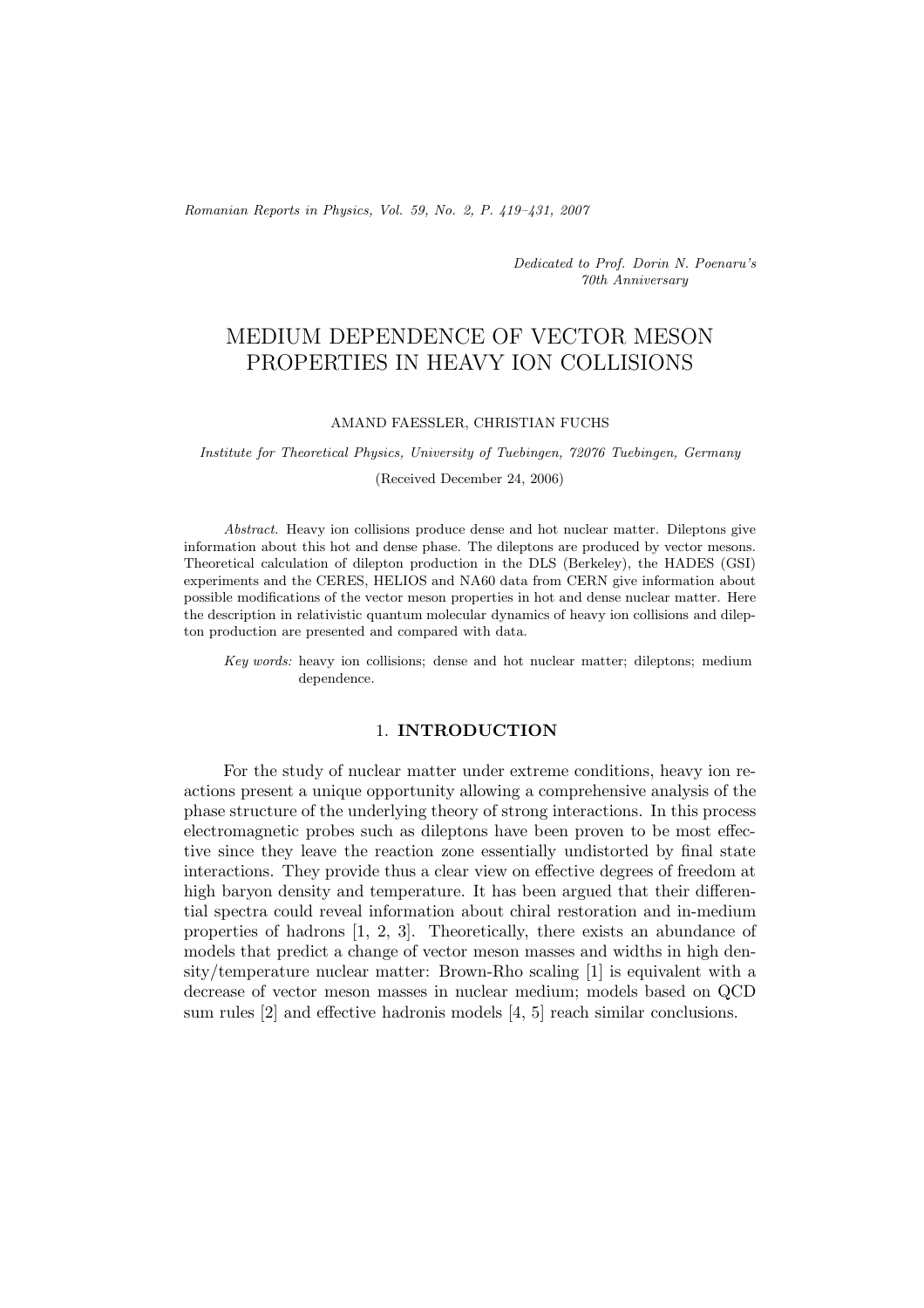Experimentally, dilepton spectra have been measured at two different energy regimes: the CERES [6, 7], HELIOS [8] and recently NA60 [9] at CERN have measured dielectrons and dimuons, respectively, in heavy ion reactions at 158 GeV/nucleon. In proton-nucleus reactions as well as in heavy ion reactions of light systems (S+W) the sum over all measured hadronic sources, i.e. the so-called hadronic cocktail, describes the corresponding dilepton spectra perfectly well. However, in heavy systems (Pb+Au) a significant enhancement of the dilepton spectra below the  $\rho$  and  $\omega$  peaks has been observed relative to the corresponding hadronic cocktail. Such a behavior could be explained theoretically, within a scenario of a dropping  $\rho$  vector meson mass [10] or by the inclusion of in-medium spectral functions for the vector mesons [11, 12]. The recent NA60 dimuon spectra with high resolution in the vicinity around the  $\rho - \omega$  peak seem to rule out a naive dropping mass scenario but support the picture of modified  $\rho - \omega$  spectral functions. An enhanced strength below the  $\omega$  peak has also been observed in  $\gamma$ -nucleus reactions [13]. A second set of heavy ion experiments have been performed at laboratory energies of 1.0 AGeV (Ca+Ca and C+C) by the DLS Collaboration at BEVALAC [14, 15]. Also in this case, the low mass region of the dilepton spectra is underestimated by present transport calculations, in contrast with similar measurements (1.04 - 4.88 GeV/nucleon) for the p+p and p+d systems. As opposed to the ultrarelativistic case, the situation does not improve when the in-medium spectral functions or the dropping mass scenarios are taken into account [12, 16] (the DSL puzzle). Other scenarios like possible contributions from the quark-gluon plasma or in-medium modifications of the  $\eta$  mass have been excluded as a possible resolution of this puzzle. Decoherence effects [17] have been proven to be partially successful in explaining the difference between the DLS data and the theoretical predictions.

Recently, a new measurement by the HADES Collaboration at GSI has been completed and the results will be published in the near future [18]. The aim of this second generation experiment is to measure dilepton spectra in  $A+A$ ,  $p+A$  and  $\pi+A$  reactions with an unprecedented mass resolution  $(\Delta M/M \simeq 1\%(\sigma))$  over the entire spectrum [19]. Such a resolution allows to measure the in-medium properties (mass and width) of  $\rho$  and  $\omega$  mesons through their decays into dielectron pairs in nuclear matter with high precision and will put strong constraints on theoretical models. This letter prevents predictions of the dilepton production in C+C reactions at 1.0 and 2.0 AGeV which are those reactions where first data from HADES will be available in the near future. The vector meson and dilepton production is described within the framework of the resonance model developed in [20, 21, 22] in combination with the relativistic quantum molecular dynamics (RQMD) transport model for heavy ion collisions [17]. The influence of medium effects such as quantum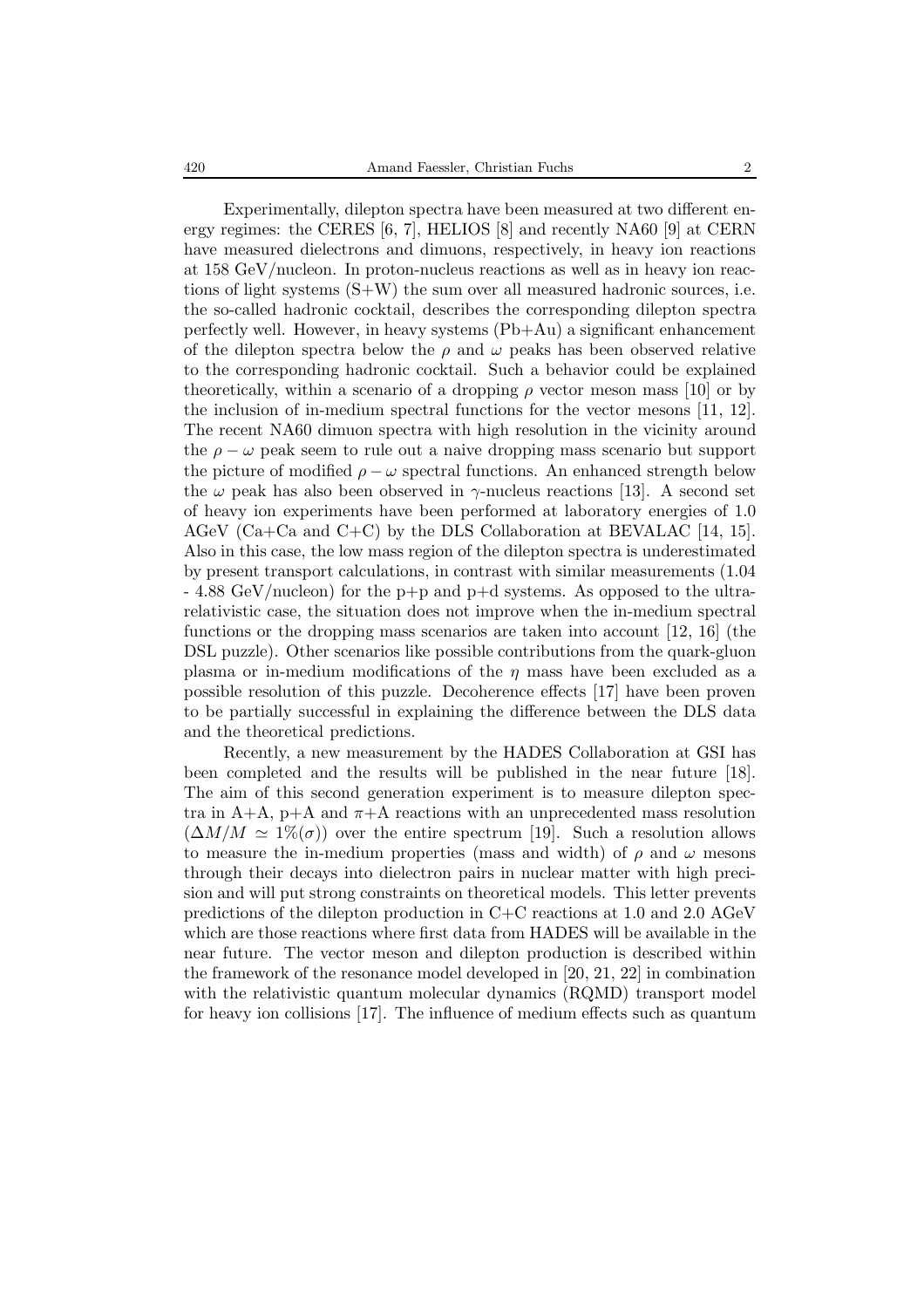decoherence, collisional broadening and a dropping vector meson mass are investigated. The paper is organized as follows: in Section 2 we give a brief description of the elementary reactions which contribute to dilepton emission in heavy ion collisions, together with an outline of the RQMD model. Section 3 is devoted to the presentation of our prediction for the differential mass spectrum of dilepton production in 1.0 and 2.0 AGeV C+C collisions.

## 2. **ELEMENTARY DILEPTON SOURCES**

The elementary sources of dilepton production in heavy ion reaction in the energy range of a few GeV/nucleon are numerous. One can identify three main classes of processes that lead to dilepton emission: nucleon-nucleon bremsstrahlung, decays of light unflavored mesons and decays of nucleon and  $\Delta$ resonances. For the energy range of interest in this paper dilepton generation through nucleon-nucleon bremsstrahlung is unimportant. Feynman diagrams of processes belonging to the last two classes are depicted in 1.

At incident energies of 1 AGeV the cross-sections for meson production  $\mathcal{M} = \eta, \eta', \rho, \omega, \phi$  are small and these mesons do not play an important role in the dynamics of heavy-ion collisions. Their production can thus be treated perturbatively, in contrast to the case of the pion. The decay to a dilepton pair takes place through the emission of a virtual photon. The differential branching ratios for the decay of a meson to a final state  $Xe^+e^-$  can be written

$$
dB(\mu, M)^{\mathcal{M}, \pi \to e^+e^-X} = \frac{d\Gamma(\mu, M)^{\mathcal{M}, \pi \to e^+e^-X}}{\Gamma_{tot}^{\mathcal{M}, \pi}(\mu)},\tag{1}
$$

with  $\mu$  the meson mass and M the dilepton mass. Three types of such decays have been considered: direct decays  $\mathcal{M} \to e^+e^-$  (Fig. 1a), Dalitz decays  $\mathcal{M} \to \gamma e^+e^-$ ,  $\mathcal{M} \to \pi(\eta)e^+e^-$  (Fig. 1b) and four-body decays  $\mathcal{M} \to \pi\pi e^+e^-$ (Fig. 1c). A comprehensive study of the decay of light mesons to a dilepton pair has been performed in [20], the decay channels there are most important quantitatively for heavy-ion collisions at 1 and 2 GeV/nucleon being  $\pi^0 \rightarrow$  $\gamma e^+e^-$  and  $\eta \to \gamma e^+e^-$ .

The third source for dilepton emission we have mentioned was the decay of baryonic resonances (Fig. 1d). For the description of this process an extension of the vector meson dominance (VMD) model has been employed [20, 21]. The original VMD model assumes that decays of baryon resonances run through an intermediate virtual meson ( $\rho$  or  $\omega$ ) required for the description of the form-factors entering in the calculation of the radiative  $(R \to N\gamma)$  and mesonic  $(R \to NV)$  decays. Such a model does not allow the simultaneous description of both radiative and mesonic decays [5, 22, 23]. Furthermore the quark counting rules require a stronger suppression of the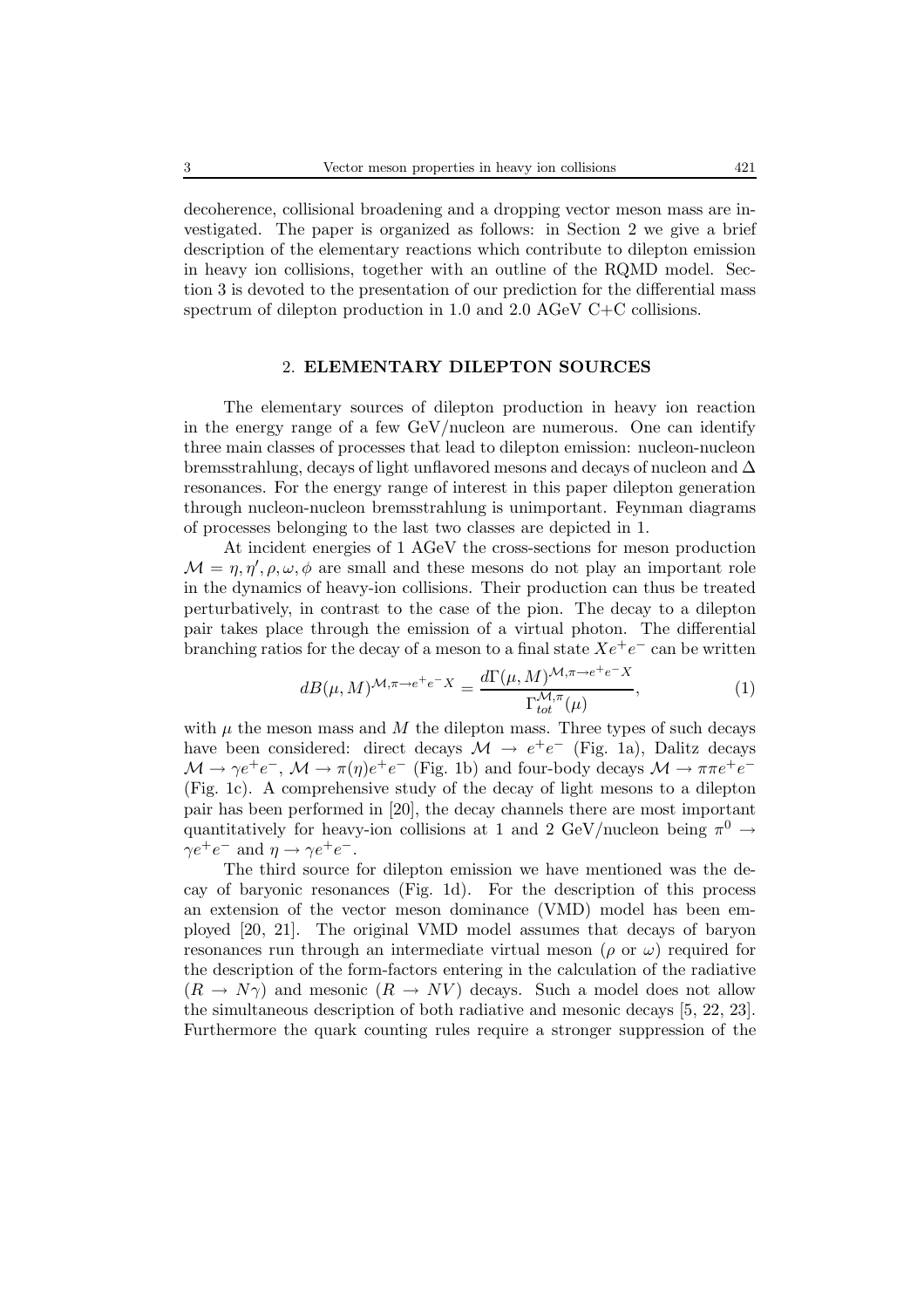transition form-factor than the  $1/t$  behavior predicted by the naive VMD. Similarly the  $\omega \pi \gamma$  transition form-factor shows an asymptotic  $1/t^2$  behavior [24]. An extension of the VMD to allow contributions from radially excited vector mesons ( $\rho(1250)$ ,  $\rho(1450)$ , ... in Ref. [21]) that interfere destructively with the ground state vector mesons ( $\rho$  in this example) allow for a resolution of the mentioned problems of the original VMD and describe the radiative and mesonic decays in a unitary way.



Fig. 1 – Feynman diagrams of the elementary processes contributing emission: a) direct decay of a vector meson  $(\rho, \omega, \phi)$  to a dilepton pair going through an intermediate photon (VMD model); b) Dalitz decays of a vector (V), pseudo-scalar (P) or scalar meson (S) into a dilepton pair and a photon or a pseudo-scalar meson  $(\eta \text{ or } \pi)$ ; c) four-body decay into a dilepton pair plus two pseudo-scalar mesons (the hashed vertex represents an intermediate state containing a vector meson and/or virtual photon  $=$ see Ref. [20]); d) the decay of a nucleon or  $\Delta$  resonance into a nucleon plus a virtual vector meson (extended VMD) which then decays into two dileptons.

In terms of the branching ratios for the Dalitz decays of the baryon resonances, the cross section for  $e^+e^-$  production from the initial state X' together with the final state  $NX$  can be written

$$
\frac{d\sigma(s,M)^{X'\to NXe^+e^-}}{dM^2} = \sum_R \int_{(m_N+M)^2}^{\sqrt{s}-m_X^2} d\mu^2
$$

$$
\times \frac{d\sigma(s,\mu)^{X'\to RX}}{d\mu^2} \sum_V \frac{dB(\mu,M)^{R\to VN\to Ne^+e^-}}{dM^2},
$$
(2)

where  $\mu$  is the mass of the baryon resonance R which has the production cross-section  $d\sigma(s,\mu)^{X'\to XR}$  and  $dB(\mu,M)^{R\to VN\to e^+e^-}$  being the differential branching ratio for the decay of the resonance  $R \rightarrow Ne^+e^-$  through the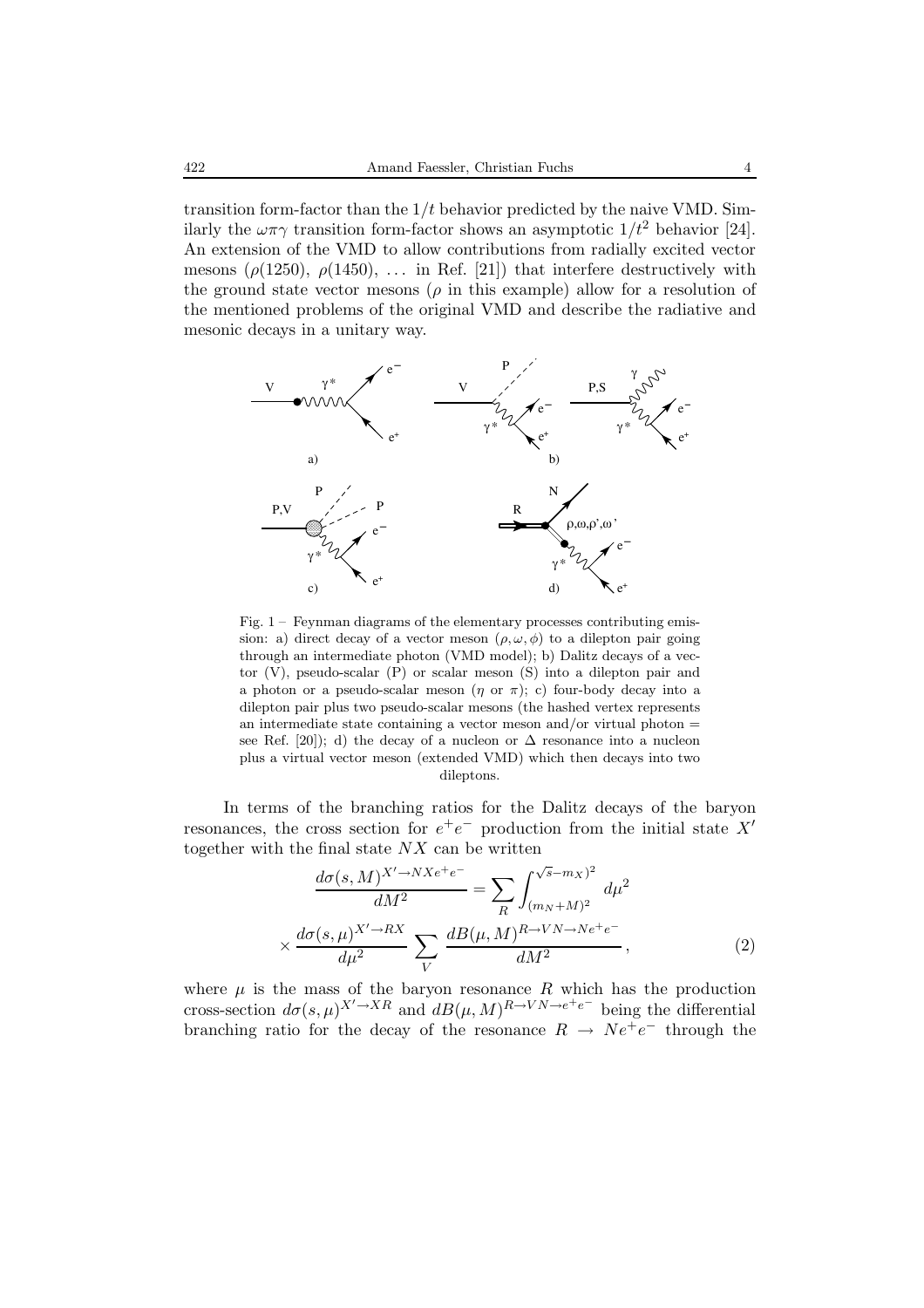vector meson V. The initial state X' could consist of two baryons  $(X' =$  $= NN, NR, RR'$  or of one nucleon and a pion  $(X = \pi N)$ . The dilepton decay rate can be found, once the width  $\Gamma(R \to N\gamma^*)$  is known by using the factorisation prescription

$$
d\Gamma(R \to Ne^+e^-) = \Gamma(R \to N\gamma^*) M \Gamma(\gamma^* \to e^+e^-) \frac{dM^2}{\pi M^4},\tag{3}
$$

with

$$
M\Gamma(\gamma^* \to e^+e^-) = \frac{\alpha}{3} \left(M^2 + 2m_e^2\right) \sqrt{1 - \frac{4m_e^2}{M^2}}.
$$
 (4)

The decay width  $\Gamma(R \to N\gamma^*)$  is described within the extended VMD model [21] in terms of three transition form-factors (magnetic, electric and Coulomb) in case of a resonance with spin  $J > 1/2$  and two for  $J = 1/2$ , which is just the number of independent helicity amplitudes for the respective spin value. The free parameters of the model are fixed by constraining the asymptotic form of the form-factors by quark counting rules [25] and fitting to the experimental data for photo-production and electro-production amplitudes and partial-wave analysis for multichannel  $\pi N$  scattering. The number of intermediate  $\rho$  or  $\omega$  states required to describe the transition form-factors depends on the spin J of the resonance in question: namely  $J - 1/2 + 3$ . For the case that  $J_{max} = 7/2$  one needs 6 intermediate mesons, with the masses chosen as follows: 0.769, 1.250, 1.450, 1.720, 2.150 and 2.350 (in GeV). Within this model a consistent description of radiative and mesonic decays could be achieved. Further details about the extended VDM can be found in [21]. Figure 2 shows the  $\omega$  production in elmentary NN reactions. The different cross sections are shown as functions of the excess energy  $\epsilon$ . As discussed in [26], the resonance model (with a large  $N^*(1535)N\omega$  coupling) leads to very accurate description of the measured on-shell cross section. It has, however, a very strong off-shell component which fully contributes to the dilepton production. The weak coupling scenario, on the other side, has only small off-shell component but the reproduction of the data is relatively poor in the low energy regime. In [28] it has finally been demonstrated that the resonance model is able to describe the measured  $\omega$ - and  $\phi$ -meson angular distributions in proton-proton reactions.

Before turning to heavy ion collisions we will consider the dilepton production in elementary reactions. Dilepton spectra in proton-proton and proton deuteron reactions have been measured by the DLS Collaboration in the energy range from  $T = 1 \div 5$  GeV [15]. The application of the present model to the dilepton production in pp reactions has in detail been discussed in [22]. For completeness we show the corresponding results and the comparison to the DLS data [15] in Fig. 3. The agreement with the available data is generally reasonable, i.e. of similar quality as obtained in previous calculations by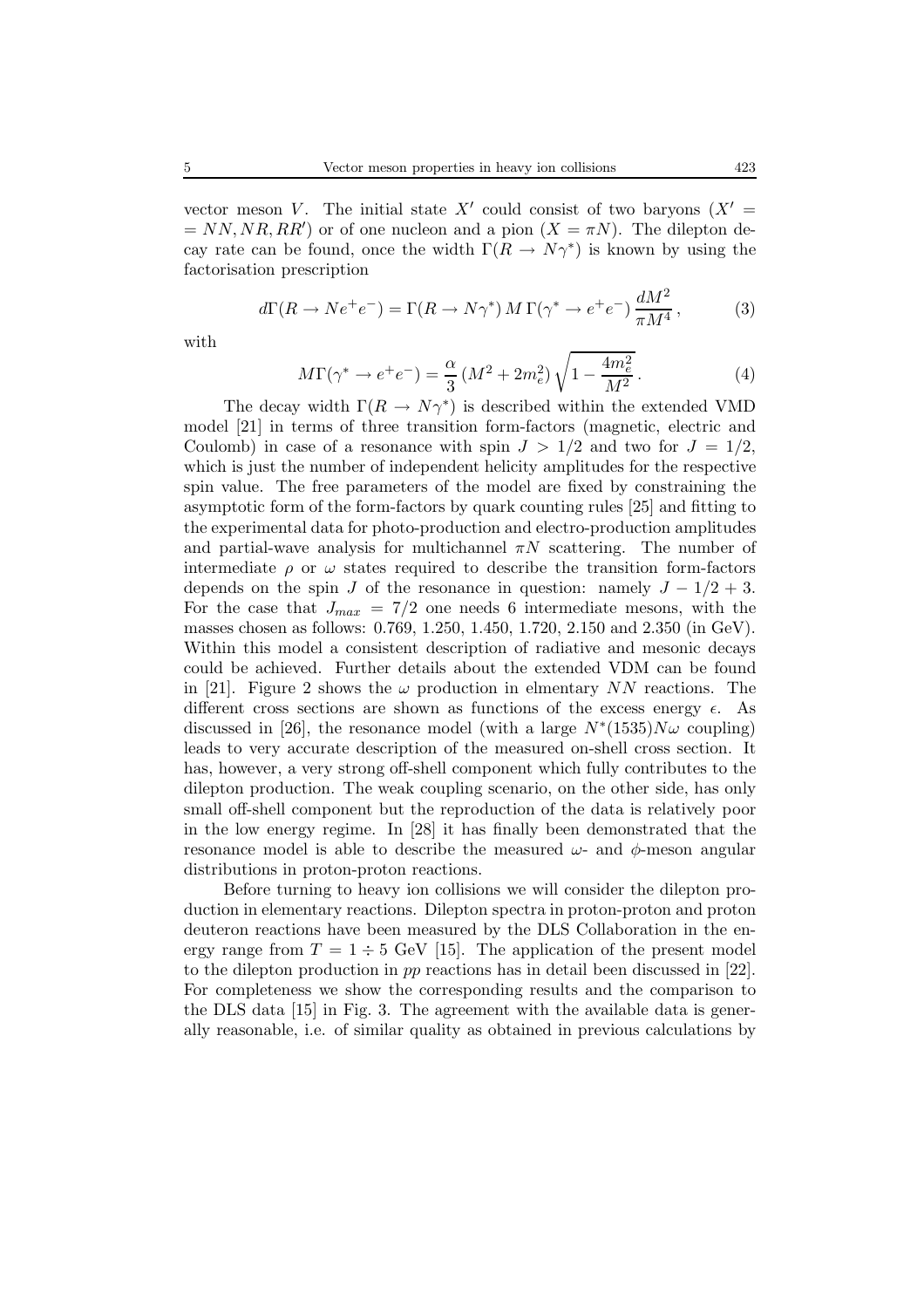

Fig. 2 – Exclusive  $pp \rightarrow pp\omega$  cross section obtained in the resonance model as a function of the excess energy  $\epsilon$ . The solid curve shows the full cross section including off-shell contributions while the squares show the experimentally detectable on-shell part of the cross section. Data are taken from [27].

Ernst et al. [29] and Bratkovskaja et al. [30]. As in [29] we observe a slight underestimation of the experimental dilepton yield at the two highest energies  $T = 2.09$  and 4.88 GeV in the mass region below the  $\rho - \omega$  peak. Here the knowledge of the inclusive cross section with multi-pion final channels starts to play an important role. In [22] the multi-pion production was estimated within a semi-empirical model which is slightly modified in the present case. However, results are very similar to our previous calculations [22].

It should be noted that the dilepton yields in pp reactions were obtained with the strong  $N^*(1535) - N\omega$  decay mode. As in detail discussed in [26] the strong coupling mode is the result of the eVMD fit to the available photo- and meson-production data [21]. It leads to sizeable contributions from off-shell  $\omega$ production around threshold energies which are, however, experimentally not accessible in  $pp \to pp\omega$  measurements. On the other side, these off-shell  $\omega$ 's fully contribute to the dilepton yield. The off-shell contributions lead generally to an enhancement of the dilepton yield in the mass region below the  $\omega$ peak, in particular at incident energies where the  $\omega$  is dominantly produced subthreshold. In contrast to [29, 30] where the  $\omega$  is treated as an elementary particle (with fixed mass  $m_{\omega} = 782$  MeV) in our approach the off-shell  $\omega$  production starts at the three-pion threshold. Thus subthreshold  $\omega$  production appears already in elementary reactions. As can be seen from Fig. 3 the scenario of large off-shell  $\omega$  contributions which are the consequence of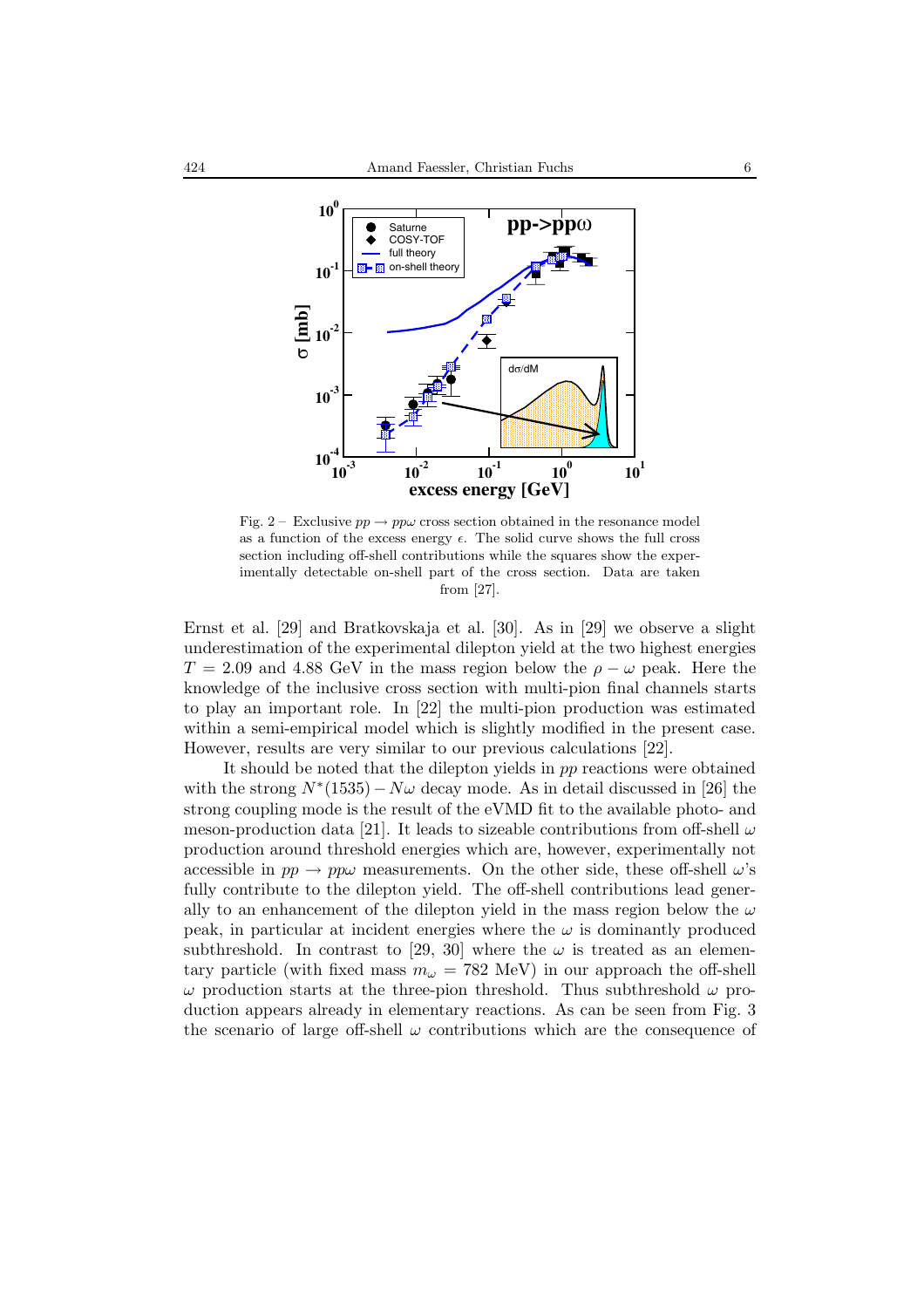

Fig. 3 – The differential  $pp \rightarrow e^+e^-X$  cross sections at various proton kinetic energies are compared to the DLS data [15].

the strong  $N^*(1535) - N\omega$  coupling are consistent with the experimental pp dilepton yields in the energy range of  $T = 1.04 \div 1.61$  GeV. At higher energies this off-shell production becomes negligible [26].

## 3. **HEAVY ION REACTIONS**

As already mentioned the decay widths  $\Gamma(R \to N\gamma^*)$  are expressed in terms of the magnetic, electric and Coulomb form-factors, more precisely they depend on the modulus squared of these form-factors. In the extended VMD each of these form-factors is in turn expressed as a linear superposition of the contributions from the intermediate vector mesons  $(\rho \text{ or } \omega)$ :

$$
G_T^{(\pm)}(M^2) = \sum_k \mathcal{M}_{Tk}^{(\pm)},\tag{5}
$$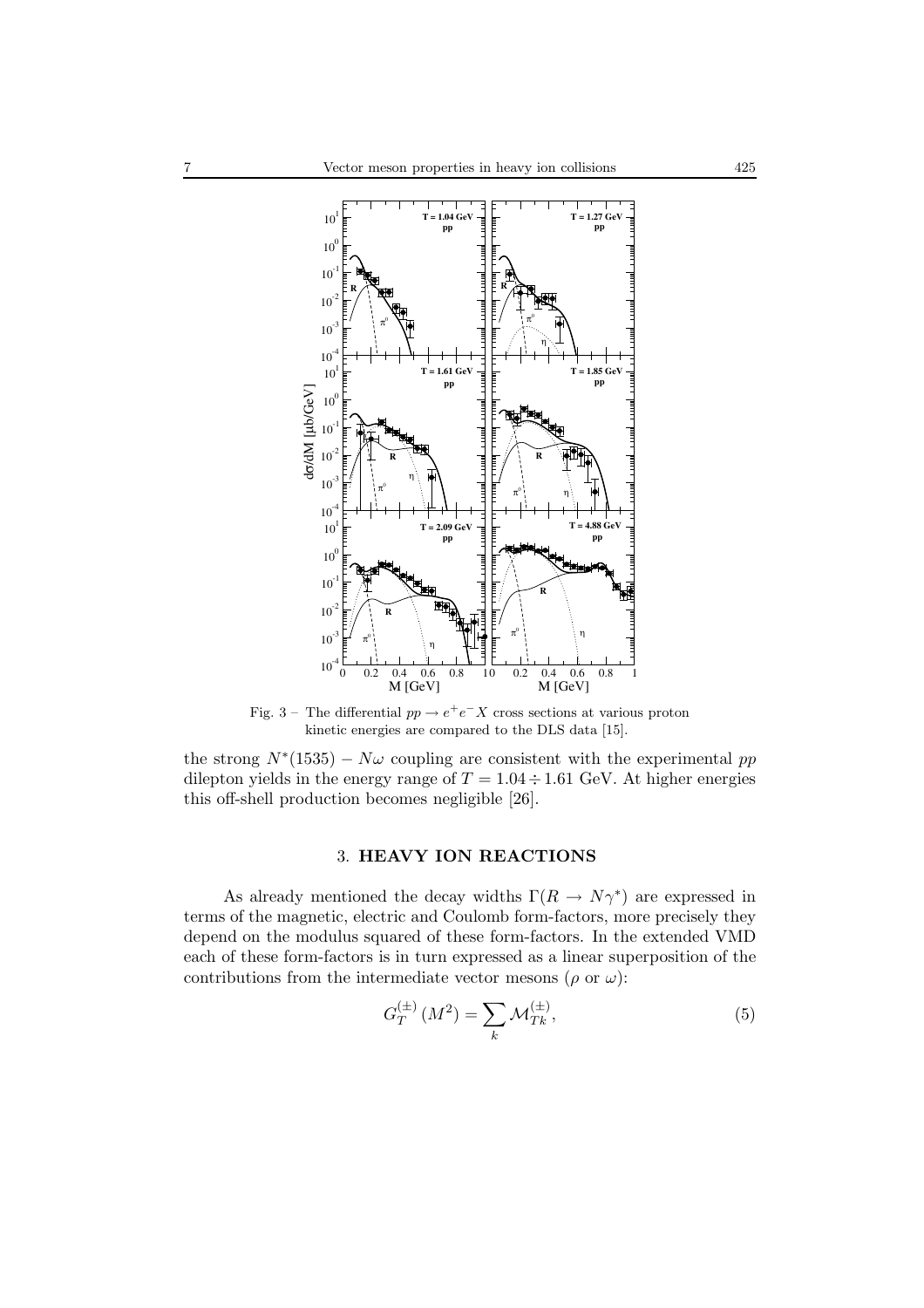$$
\mathcal{M}_{Tk}^{(\pm)} = h_{Tk}^{(\pm)} \frac{m_k^2}{m_k^2 - im_k \Gamma_k - M^2}
$$
 (6)

represents the contribution of the  $k^{th}$  vector meson to the amplitude of type T. The residues  $h_{Tk}^{(\pm)}$  are fixed by the requirement that the asymptotic expression of the form-factors is consistent with the quark counting rules [25]. This leads to a destructive interference between the intermediate vector mesons, since quark counting rules predict a behavior steeper for the form-factors than the  $1/M^2$  contribution of a single meson. In the medium it is expected that the coherence between the contributions of individual mesons is at least partially lost. In the extreme case of total decoherence, this would lead to the following replacement in the expression for the decay width,

$$
\left|\sum_{k} \mathcal{M}_{Tk}^{(\pm)}\right|^2 \longrightarrow \sum_{k} \left|\mathcal{M}_{Tk}^{(\pm)}\right|^2,\tag{7}
$$

which will result in an enhancement of the resonance contributions. In reality both, the density and wavelength of the meson are finite. Introducing the decay length  $L_D$  of a resonance and its collision length  $L_C$  one can determine the probability of coherent decay (i.e. the meson decay takes place before the first collision) as  $w = \frac{L_C}{L_C + L_C}$ . In order to account for the decoherence effect, one can introduce an enhancement factor  $E_T(M^2, \vec{Q}^2)$ ,

$$
\left| G_T^{(\pm)}(M^2) \right|^2 \longrightarrow E_T^{(\pm)}(M^2, \vec{Q}^2) \left| G_T^{(\pm)}(M^2) \right|^2. \tag{8}
$$

The dependence on the space-like part  $\vec{Q}$  of the vector meson momentum originates from the definition of the collision length  $L_C$ . Further details can be found in Ref. [17].

Although the present model is able to reproduce the vector meson and the dilepton production in elementary reactions with high precision the situation in unsatisfactory when turning to heavy ion collisions. Heavy ion collisions are described within the QMD transport model [17]. Without additional in-medium effect we observe in two distinct kinematical regions significant deviations from the dilepton yields measured by the DLS Collaboration in C+C and Ca+Ca reactions at 1 AGeV. As can be seen from Fig. 4 at small invariant masses the experimental data are strongly underestimated which confirms the observations made by other groups [29, 31]. Although accounting for the experimental resolution we observe further a clear structure of the  $\rho/\omega$  peak which is not present in the data. The collisional broadening of the vector mesons suppresses the  $\rho/\omega$  peak in the dilepton spectra. This allows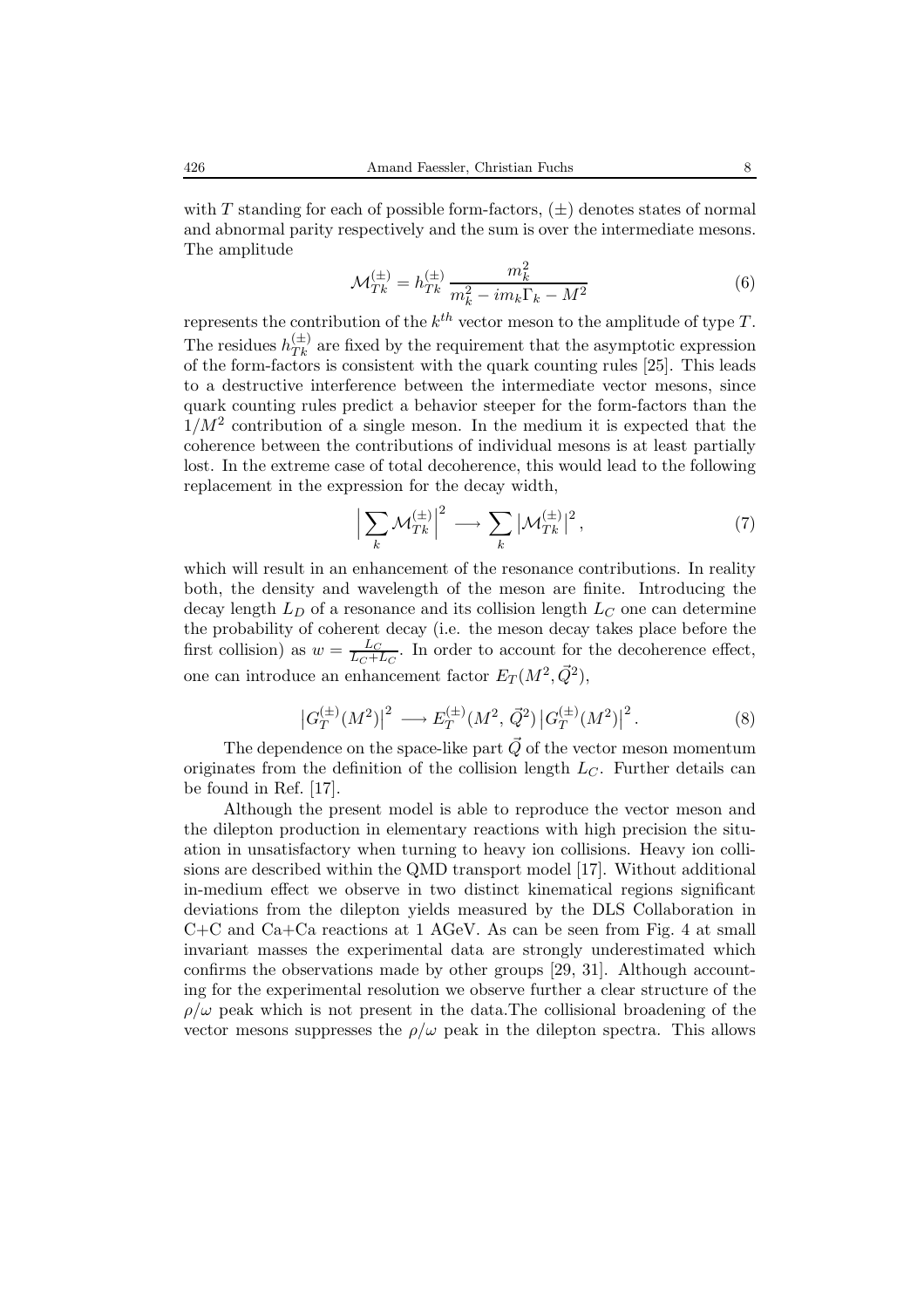to extract empirical values for the in-medium widths of the vector mesons. From the reproduction of the DLS data the following estimates for the collision widths  $\Gamma_{\rho}^{\text{coll}} = 150 \text{ MeV}$  and  $\Gamma_{\omega}^{\text{coll}} = 100 - 300 \text{ MeV}$  can be made. The in-medium values correspond to an average nuclear density of about 1.5  $\rho_0$ and have been used in the calculation shown in Fig. 3.



Fig. 4 – Influence of the microscopically determined decoherent dilepton emission in C+C and Ca+Ca reactions. A strong (s), respectively, weak (w)  $N^*(1535) - N\omega$  coupling is used. For comparison also the coherent case (s) is shown. Data are from the DLS Collaboration [15].

The second medium effect discussed in [17] concerns the problem of quantum interference. Semi-classical transport models like QMD do generally not account for interference effects, i.e. they propagate probabilities rather than amplitudes and assume that relative phases cancel the interference on average. However, interference effects can play an important role for the dilepton production. In the present model the decay of nuclear resonances which is the dominant source for the dilepton yield, requires the destructive interference of intermediate  $\rho$  and  $\omega$  mesons with their excited states. The interference can at least partially be destroyed by the presence of the medium which leads to an enhancement of the corresponding dilepton yield (Fig. 3). We proposed a scheme to treat the decoherence in the medium on a microscopic level.

Predictions for the HADES experiment, i.e. dilepton spectra in C+C reactions at 1 and 2 AGeV from [32] are shown in Fig. 4. Besides the dilepton spectrum with in-vacuum properties of the intermediate mesons (depicted by a dashed line) the effects of three different in-medium scenarios on the same spectrum are also shown. The calculation in which all the in-medium effects are included to their full extent is depicted by a full line. For this scenario the widths of the  $\omega$  and  $\rho$  mesons have been chosen  $\Gamma_{\omega} = 200$  MeV and respectively  $\Gamma_{\rho} = 300$  MeV, together with the inclusion of Brown-Rho scaling for the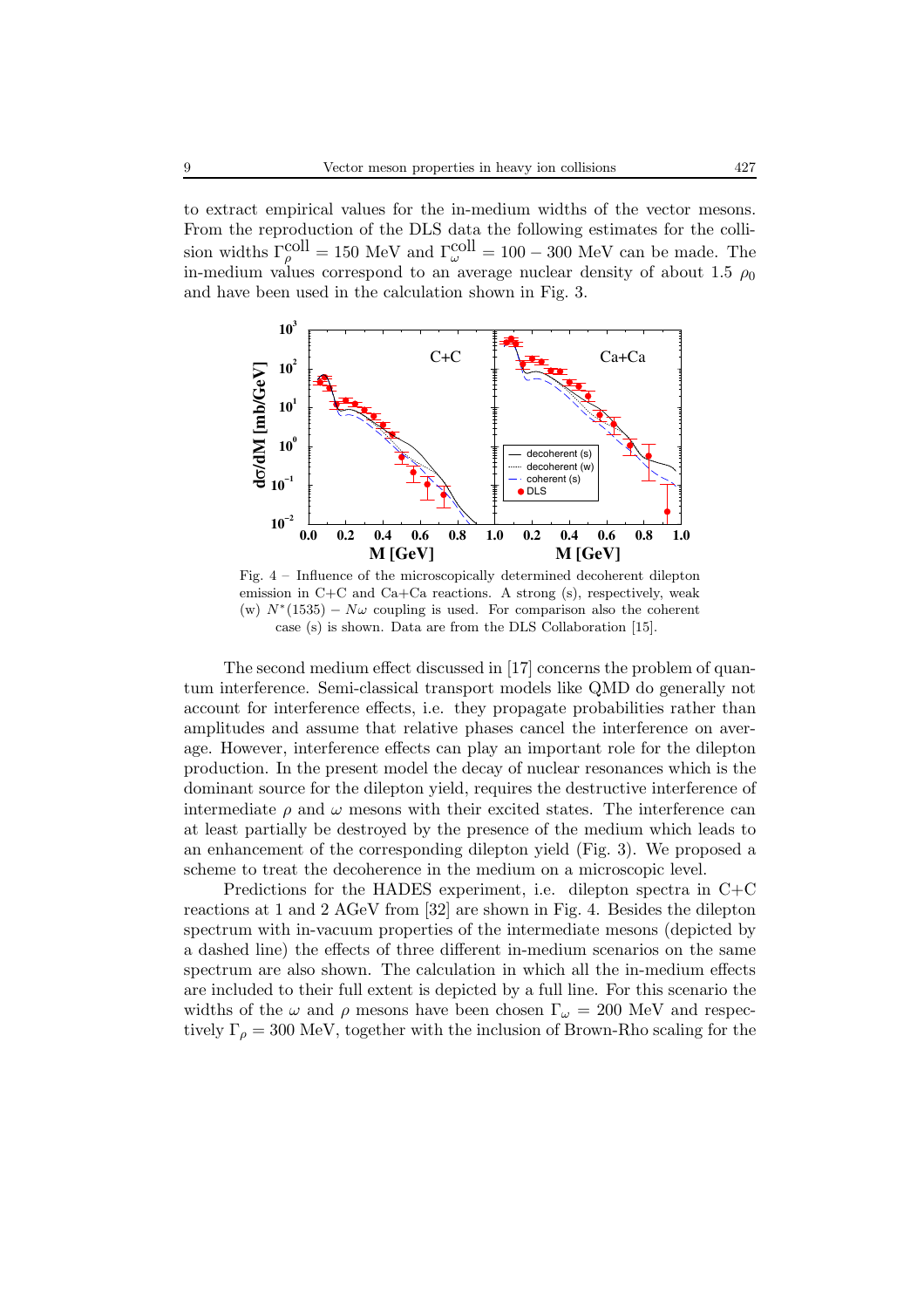

Fig. 5 – Dilepton spectrum in C+C at 1 AGeV (left panel) and 2 AGeV (right panel). Besides the vacuum calculation (dashed line) three different scenarios for the in-medium modification of the dilepton yield are presented. The full in-medium calculation (full line) takes into account Brown-Rho scaling for the vector meson masses, collisional broadening  $(\Gamma_{\rho} = 300 \text{ MeV}, \Gamma_{\omega} = 200 \text{ MeV})$  and decoherence effects. The two extra in-medium calculations differ from the full one in a few respects:  $\Gamma_{\rho}$  = 150 MeV (vacuum value) for the dashed-dotted curve and no decoherence effects for the dotted line.

meson masses and decoherence effects. The remaining two calculations provide insight on the significance of the individual in-medium effects, even tough strictly speaking they cannot be disentangled. The variation of the  $\rho$  meson width between  $\Gamma_{\rho} = 150...300$  MeV leads to a modification of the dilepton yield by a factor of 2 in the dilepton mass range  $0.5 - 0.8$  GeV (compare the full and dashed-dotted curves). Decoherence effects in nuclear medium are responsible for at most a 50 % change in the dilepton differential cross section at intermediate dilepton masses (dotted and full lines). The effect of the Brown-Rho scaling is well known: it produces a shift of the  $\rho/\omega$  peak from its vacuum position towards lower dilepton invariant masses, namely around 0.6 GeV. The peak dissolves once the width of the  $\omega$  meson is changed to its in-medium value. All results have been obtained with a strong  $N^*(1535)N\omega$ coupling as enforced by the fit of the resonance model parameter to nucleon resonance electro- and photo-production [21] and which has been used in [17, 26].

The results of Fig. 5 are pure theoretical results, i.e. they have not been filtered in order to account for the experimental detector acceptance. Such a procedure is, however, indispensable for a meaningful comparison to data. In order to investigate up to what degree the HADES experiment will be able to discriminate between the different scenarios, we apply in the following the full HADES acceptance filter in combination with a smearing procedure for the corresponding HADES mass resolution. The filtered results are shown in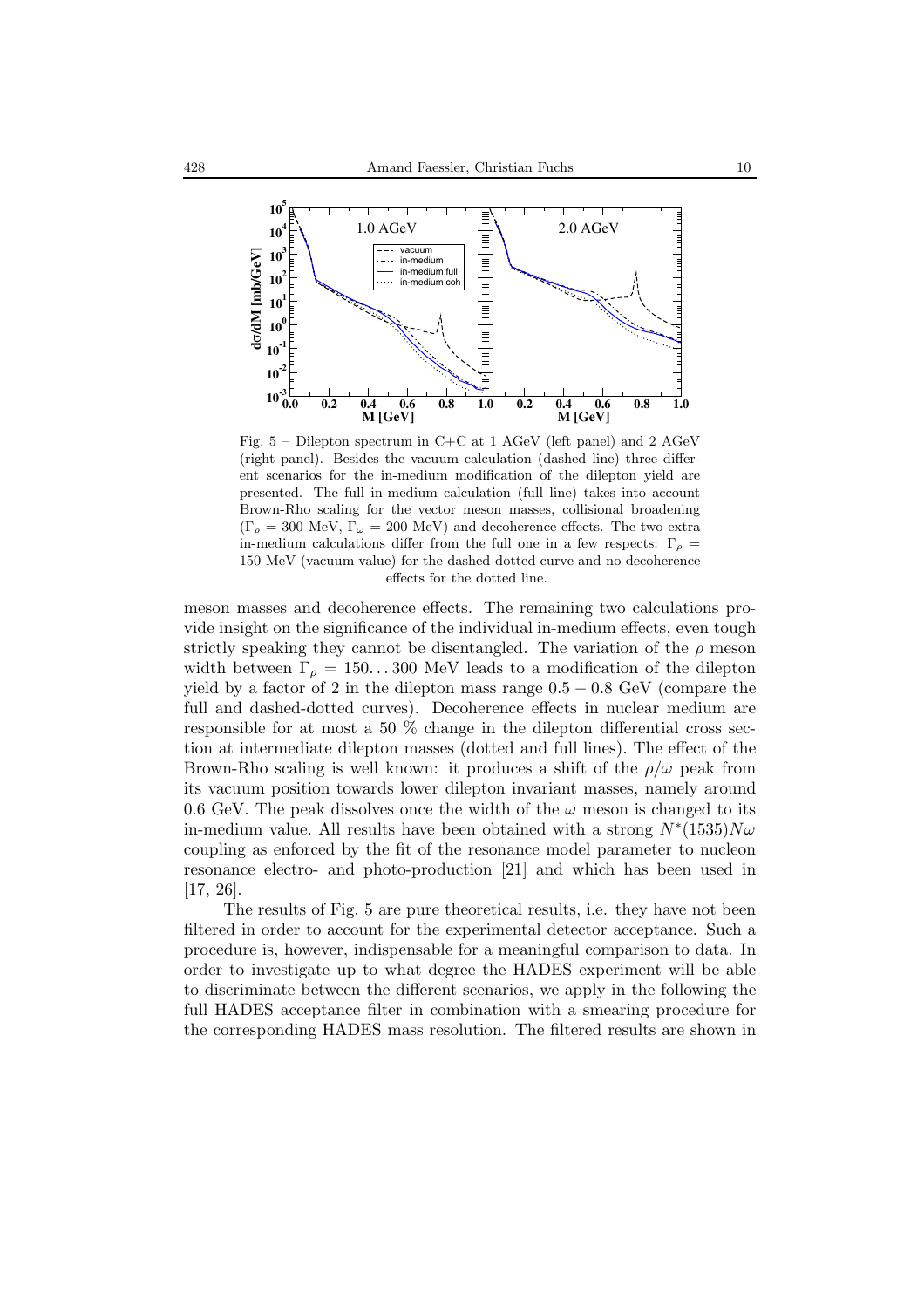

Fig. 6 – Dilepton spectrum in C+C reactions at 1.0 and 2.0 AGeV after application of the full HADES acceptance filter. Calculations without (vacuum) and including in-medium effects (in-medium), i.e.  $\rho$  and  $\omega$  collisional broadening and mass shifts and decoherence, are shown.

Fig. 6. The "in-medium" calculation contains the combination of all medium effects under consideration, i.e.  $\rho$  and  $\omega$  collisional broadening and mass shifts and decoherence (corresponding to the full lines in Fig. 5). The spectra are normalized to the number of events  $N_{ev}$  and to the  $\pi^0$  multiplicity. Contributions from  $\pi^0$  and  $\eta$  Dalitz decay are shown separately. The difference between the "vacuum" and the "in-medium" calculation is still clearly visible: most pronounced are the medium effects in the mass region around the  $\rho/\omega$  peak  $(M \sim 0.6 \div 1$  GeV) where a complete dissolution of the  $\rho$  and in particular the  $\omega$  peak is predicted. This effect is even more pronounced at 2 AGeV and the HADES experiment will be able to clearly discriminate between the "vacuum" and the "in-medium" scenario.

In the low and intermediate mass region the medium effects are less pronounced, i.e. of the order of about 50 %. Decoherence affects the dilepton pairs over almost the entire spectrum. It is, however, the only source for "in-medium" changes at low invariant dilepton masses, below 0.4 GeV. To discriminate the various scenarios experimentally in the low and intermediate mass region will be difficult, at least in the light C+C system.

#### 4. **CONCLUSIONS**

In this paper we have presented predictions for the dilepton emission in heavy ion reactions at  $C+C$  at 1 and 2 AGeV. Experimental data for these two reactions will be available in the near future from the HADES Collaboration at GSI. A clear distinction between "vacuum" and "in-medium" scenarios for  $ρ$  and  $ω$  properties is possible in the mass region around the  $ρ/ω$  peak. In particular at 2 GeV the effect from an in-medium broadening of the vector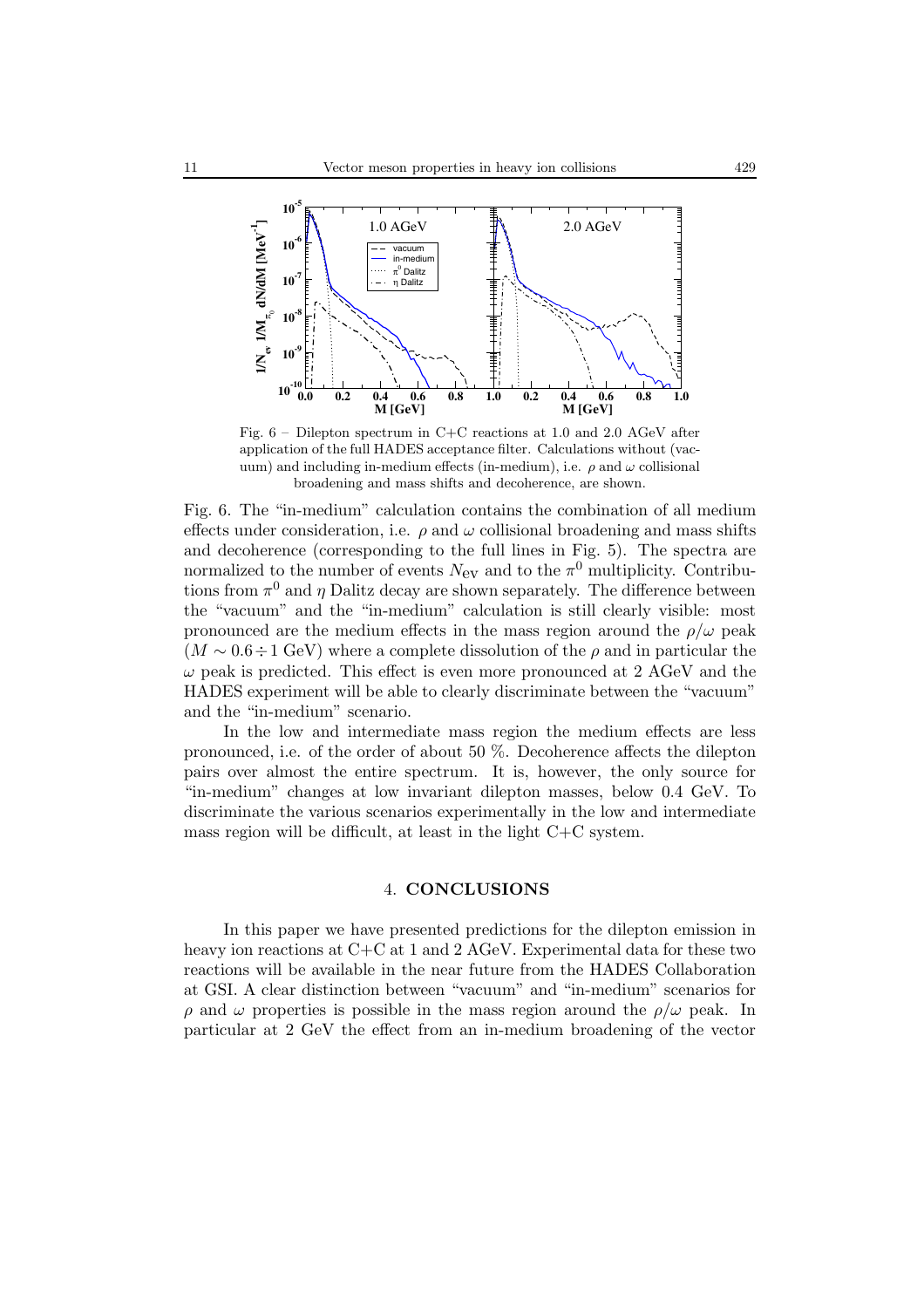mesons is dramatic and leads to a strong suppression of the spectrum. At low invariant masses the in-medium effects, in particular the decoherence, are less pronounced, i.e. on the 20-30 % level, but can be expected to be more clearly seen in larger systems than C+C.

*Acknowledgements.* We would like to acknowledge the help of our experimental colleagues from HADES who have filtered the results of our model with the HADES filter.

### REFERENCES

- 1. G.E. Brown, M. Rho, Phys. Rev. Lett., **66**, 2720 (1991); Phys. Rep., **269**, 333 (1996).
- 2. T. Hatsuda, S.H. Lee, Phys. Rev., **C46**, R34 (1992); I. Koike, *ibid.*, **51**, 1488 (1995); T. Hatsuda, S.H. Lee, H. Shiomi, *ibid.*, **52**, 3364 (1992); S. Leuopold, *ibid.*, **64**, 015202 (2001); S. Zschoke, O.P. Pavlenko, B. K¨ampfer, Eur. Phys. J., **A15**, 529 (2002).
- 3. C.M. Shakin, W.D. Sun, Phys. Rev., **C49**, 1185 (1994); M. Asakawa, C.M. Rho, Phys. Rev., **C48**, R526 (1993); N. Kaiser, W. Weise, Nucl. Phys., **A624**, 527 (1997).
- 4. M. Hermann, B. Friman, W. Nörenberg, Nucl. Phys., **A560**, 411 (1993); G. Chanfray, P. Schuck, Nucl. Phys., **A545**, 271c (1992); R. Rapp, G. Chanfray, J. Wambach, Nucl. Phys., **A617**, 472 (1997).
- 5. B. Friman, H.J. Pirner, Nucl. Phys., **A617**, 496 (1997).
- 6. G. Agakichiev *et al.* [CERES Collaboration], Phys. Rev. Lett., **75**, 1272 (1995).
- 7. A. Marin, *et al.* [CERES Collaboration], J. Phys., **G30**, S709 (2004).
- 8. M.A. Mazzoni, Nucl. Phys., **A566**, 95c (1994); M. Masera, Nucl. Phys., **A590**, 93c (1995).
- 9. S. Damjanovic *et al.* [NA60 Collaboration], J. Phys., **G31**, S903 (2005).
- 10. W. Cassing, W. Ehehalt, C.M. Ko, Phys. Lett., **B363**, 35 (1995); G.Q. Li, C.M. Ko, G.E. Brown, Nucl. Phys., **A606**, 568 (1996); C.M. Hung, E.V. Shuryak, Phys. Rev., **C56**, 453 (1997).
- 11. M. Urban, M. Buballa, R. Rapp, J. Wambach, Nucl. Phys., **A641**, 433 (1998); Nucl. Phys., **A673**, 357 (2000); R. Rapp, J. Wambach, Adv. Nucl. Phys., **25**, 1 (2000).
- 12. E.L. Bratkovskaya, W. Cassing, R. Rapp, J. Wambach, Nucl. Phys., **A634**, 168 (1998).
- 13. D. Trnka *et al.* [CBELSA/TAPS Collaboration], Phys. Rev. Lett., **94**, 192303 (2005).
- 14. R.J. Porter *et al.* [DLS Collaboration], Phys. Rev. Lett., **79**, 1229 (1997).
- 15. W.K. Wilson *et al.* [DLS Collaboration], Phys. Rev., **C57**, 1865 (1998).
- 16. C. Ernst, S.A. Bass, M. Belkacem, H. Stöcker, W. Greiner, Phys. Rev., C58, 447 (1998); E.L. Bratkovskaya, C.M. Ko, Phys. Lett., **B445**, 265 (1999).
- 17. K. Shekhter, C. Fuchs, A. Faessler, M. Krivoruchenko, B. Martemyanov, Phys. Rev., **C68**, 014904 (2003).
- 18. ∗∗∗ , HADES Collaboration, private communication.
- 19. J. Friese, HADES Collaboration, Prog. Part. Nucl. Phys., **42**, 235 (1999).
- 20. A. Faessler, C. Fuchs, M.I. Krivoruchenko, Phys. Rev., **C61**, 035206 (2000).
- 21. M.I. Krivoruchenko, B.V. Martemyanov, A. Faessler, C. Fuchs, Ann. Phys., **296**, 299 (2002).
- 22. A. Faessler, C. Fuchs, M.I. Krivoruchenko, B.V. Martemianov, J. Phys., **G29**, 603 (2003).
- 23. M. Post, U. Mosel, Nucl. Phys., **A688**, 808 (2001).